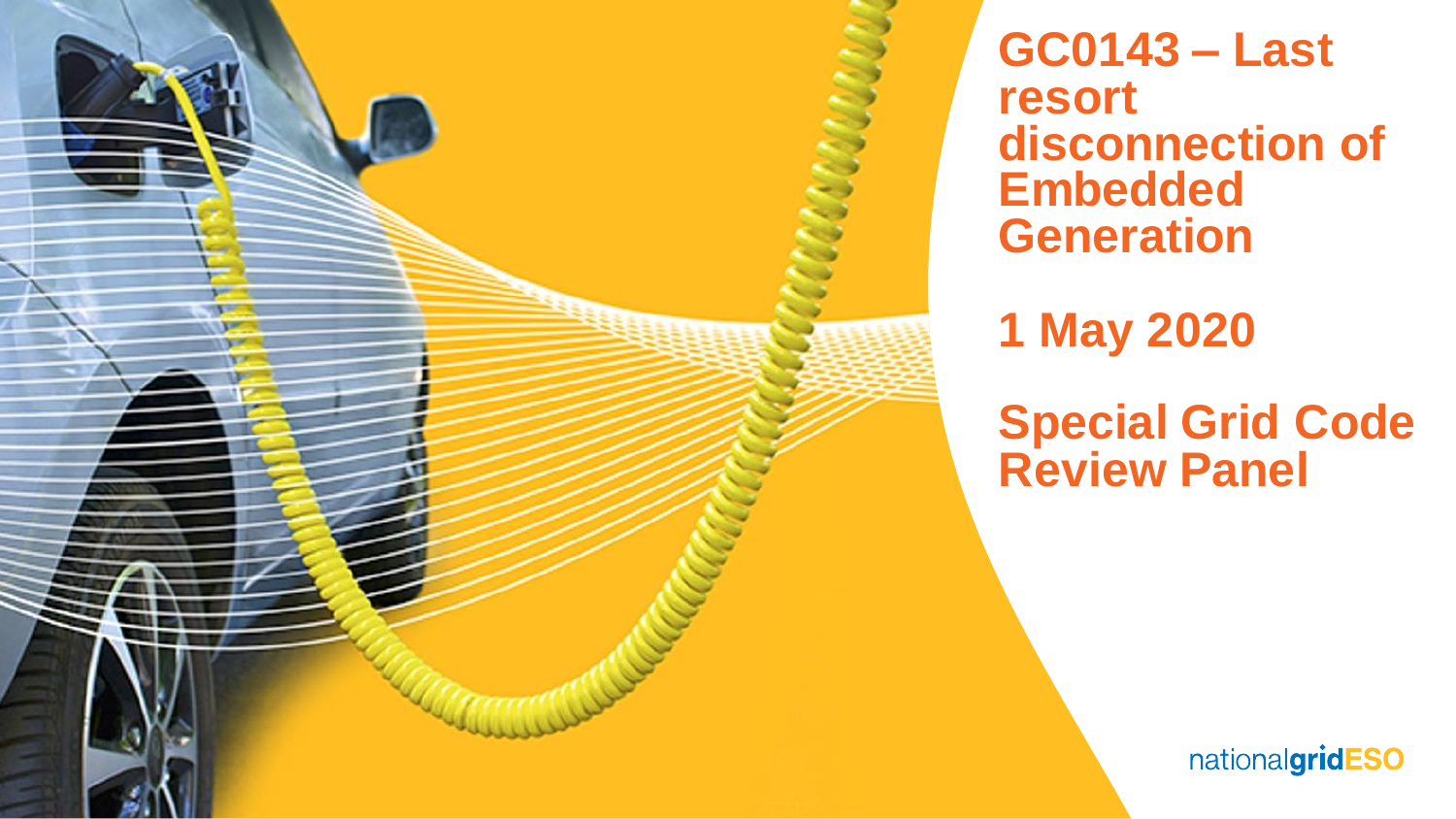# **Urgent Modification Process – GR.23**



nationalgridESO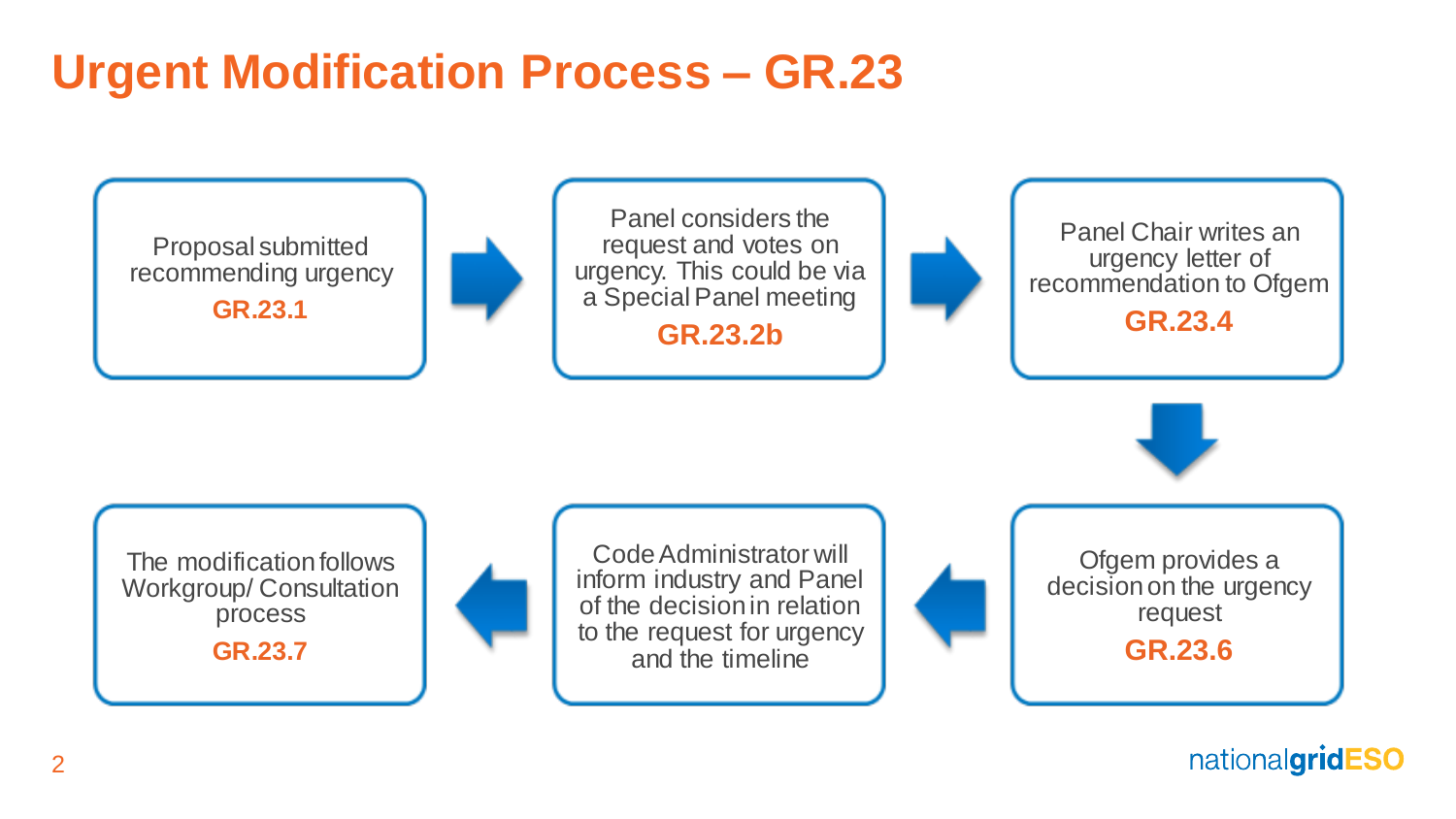# **Possible Amendments to GC0143 Solution (1)**

#### BC2.9.4.1:

Where The Company is unable to satisfy the required System NRAPM or Localised NRAPM by following the process described in BC1.5.5, The Company will issue an Emergency Instruction to exporting BM Units for De-Synchronising on the basis of Bid-Offer Data submitted to The Company in accordance with BC1.4.2(d). If The Company is still unable to satisfy the required System NRAPM or Localised NRAPM then The Company may issue Emergency Instructions to Network Operator(s) as set out under BC2.9.3.3(f) to disconnect Embedded Power Station(s) from their System.

#### Pros/cons:

- •Gives further assurance that the ESO will pursue other options before instructing DNOs to disconnect embedded generators
- •Does it fetter the ESO's ability to deal with an emergency situation?
- Is there a similar test before demand control actions are taken?

There is also the requirement set out at the beginning of the 'Emergency Actions' section for the ESO to act reasonably:

*BC2.9.1.1 In certain circumstances (as determined by The Company in its reasonable opinion) it will be necessary, in order to preserve the integrity of the National Electricity Transmission System and any synchronously connected External System, for The Company to issue Emergency Instructions. In such circumstances, it may be necessary to depart from normal Balancing Mechanism operation in accordance with BC2.7 in issuing Bid-Offer Acceptances. BM Participants must also comply with the requirements of BC3.*

### nationalgridESO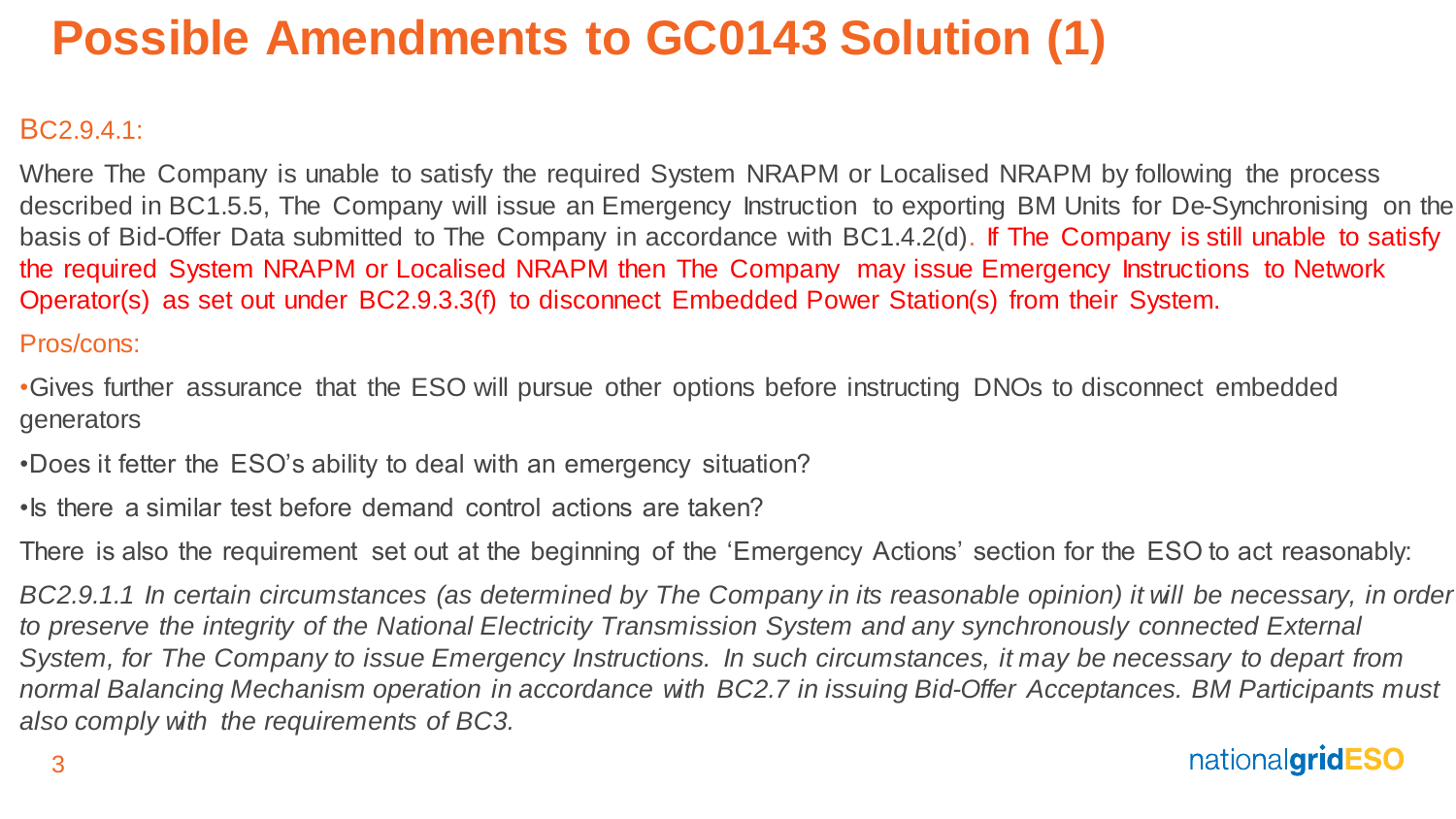# **Possible Amendments to GC0143 Solution (2)**

### **BC2.9.3.3(f): (addition to the end of this new clause)**

*….*An instruction from The Company to the Network Operator will be given to commence reconnection. Reconnection shall not take place until such an instruction has been received and be carried out in accordance with the instruction.

### **Pros/cons:**

•Roughly matches with the reconnection clauses in OC6 for demand control BUT

•Could instead be covered in any process produced by the ESO Control Room

•Seems to single out one category of emergency instruction for clarity on restoration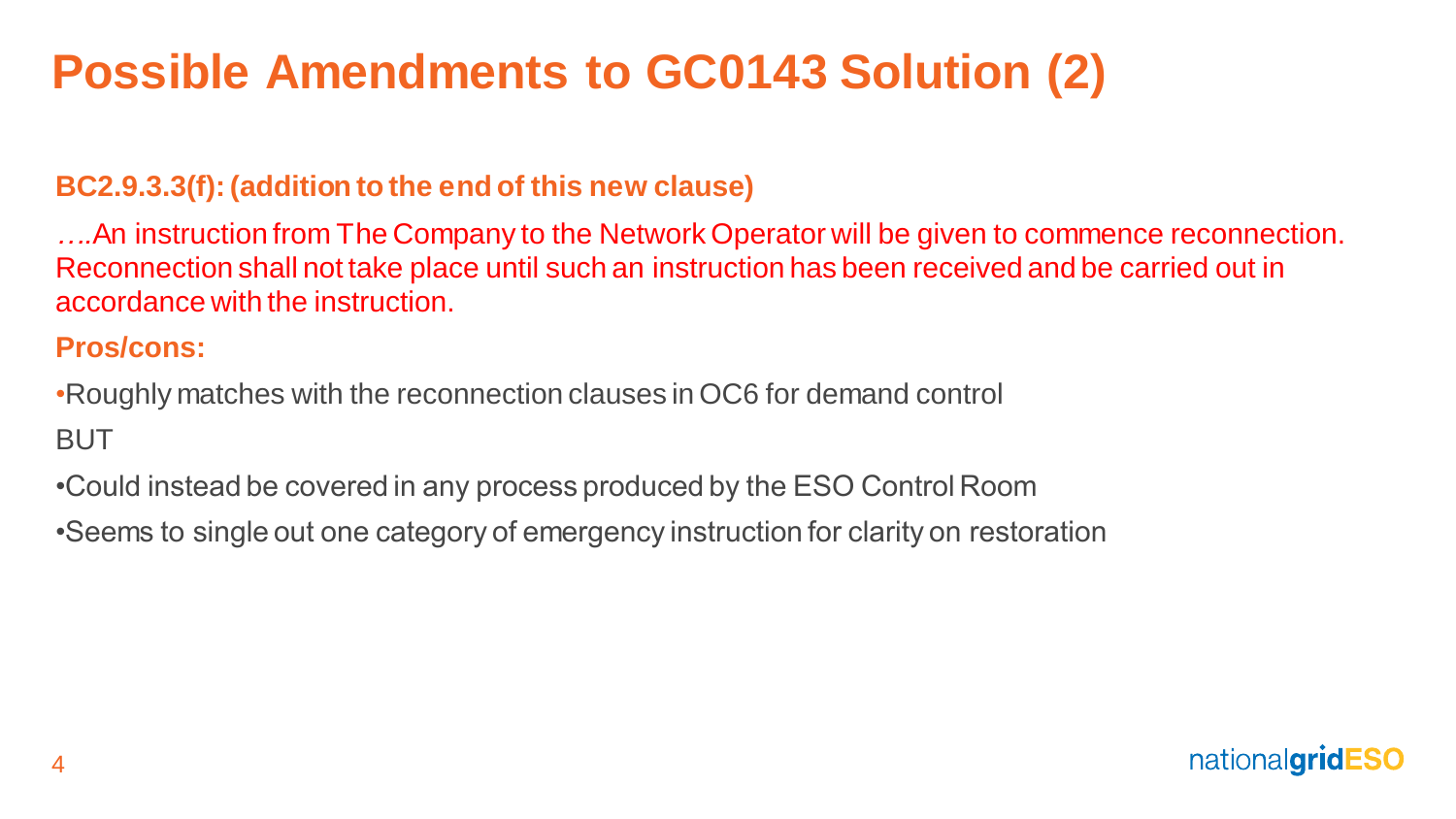# **Critical Friend Feedback: GC0143**

| <b>Code Administrator comments</b>                            | <b>Amendments made by the Proposer</b> |
|---------------------------------------------------------------|----------------------------------------|
| Identified ESO as an impacted party                           | All amendments accepted by Proposer    |
| Added contact details and dates                               |                                        |
| Justification for Urgency to be expanded upon                 |                                        |
| Consistency of language between Ofgem and<br><b>Authority</b> |                                        |
| Sunset clause added to implementation section                 |                                        |
|                                                               |                                        |

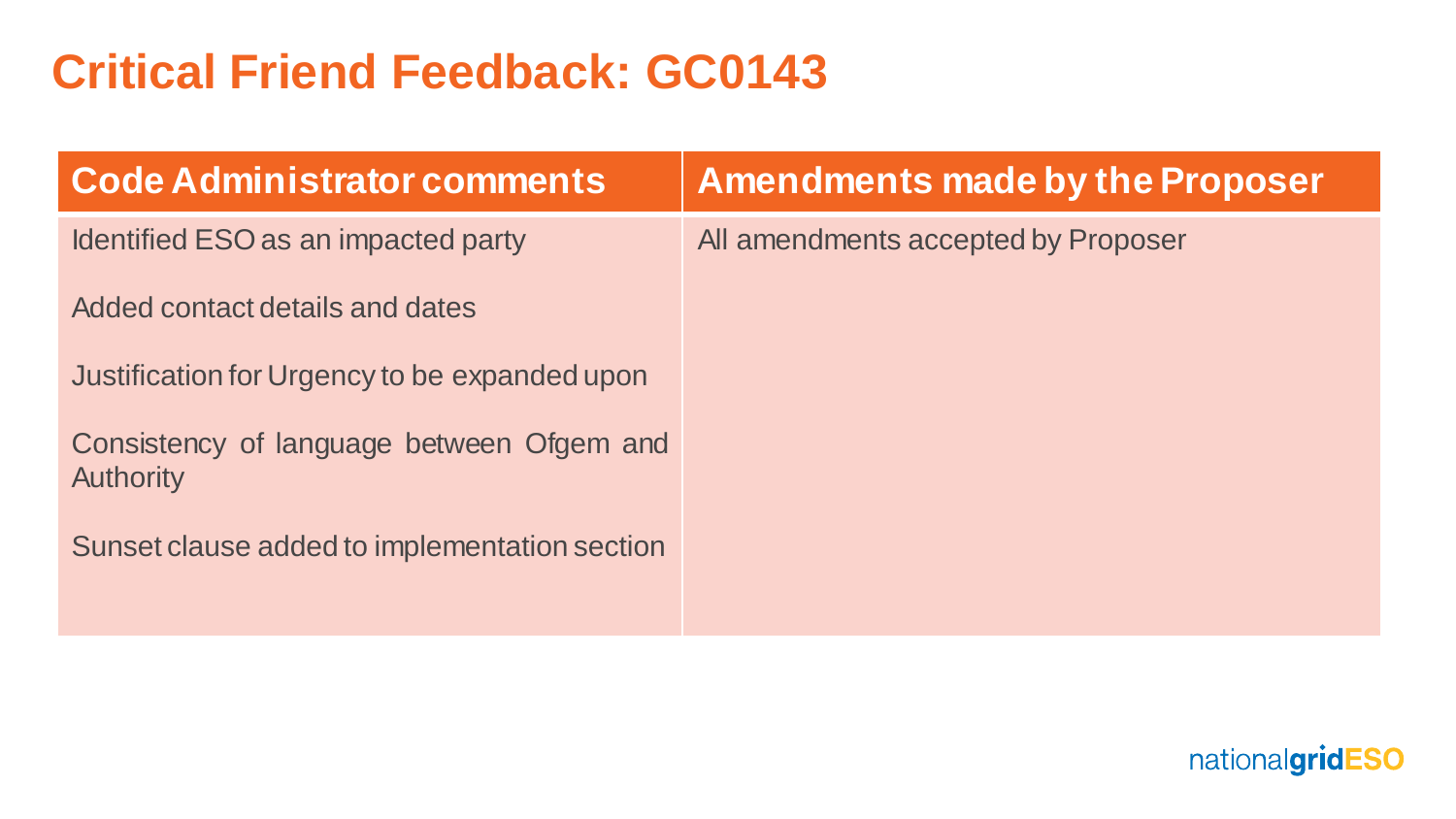## **Proposer Recommended Governance Route**

The Proposer recommends that this modification should be treated as an Urgent Modification Proposal and go straight to Code Administrator Consultation.

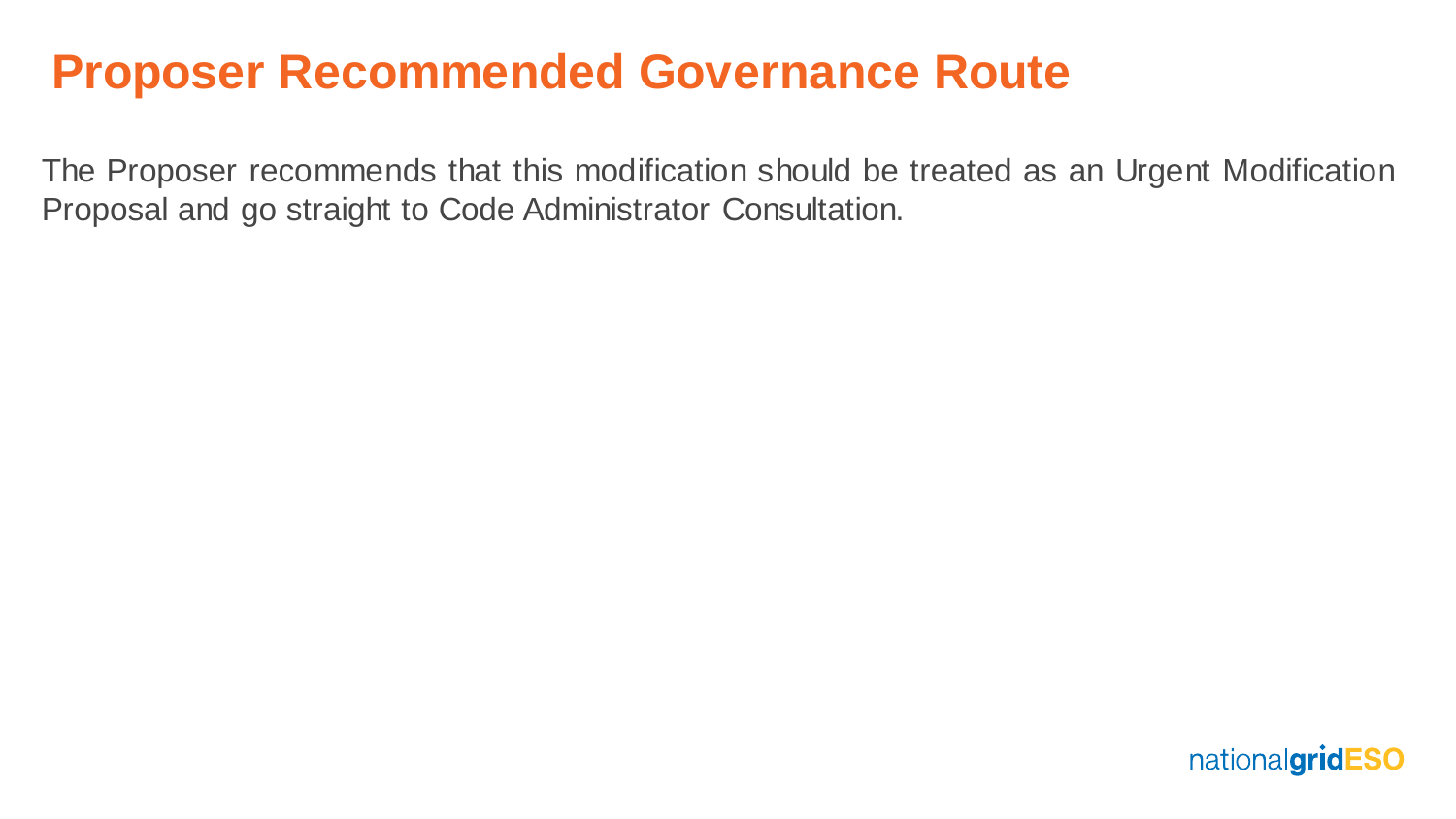# **Ofgem's Urgency Criteria**

Ofgem's current view is that an urgent modification should be linked to an imminent issue or a current issue that if not urgently addressed may cause:

- a) A significant commercial impact on parties, consumers or other stakeholder(s); or
- b) A significant impact on the safety and security of the electricity and/or gas systems; or
- c) A party to be in breach of any relevant legal requirements.

More information can be found at:

[https://www.ofgem.gov.uk/system/files/docs/2016/02/urgency\\_criteria.pdf](https://www.ofgem.gov.uk/system/files/docs/2016/02/urgency_criteria.pdf)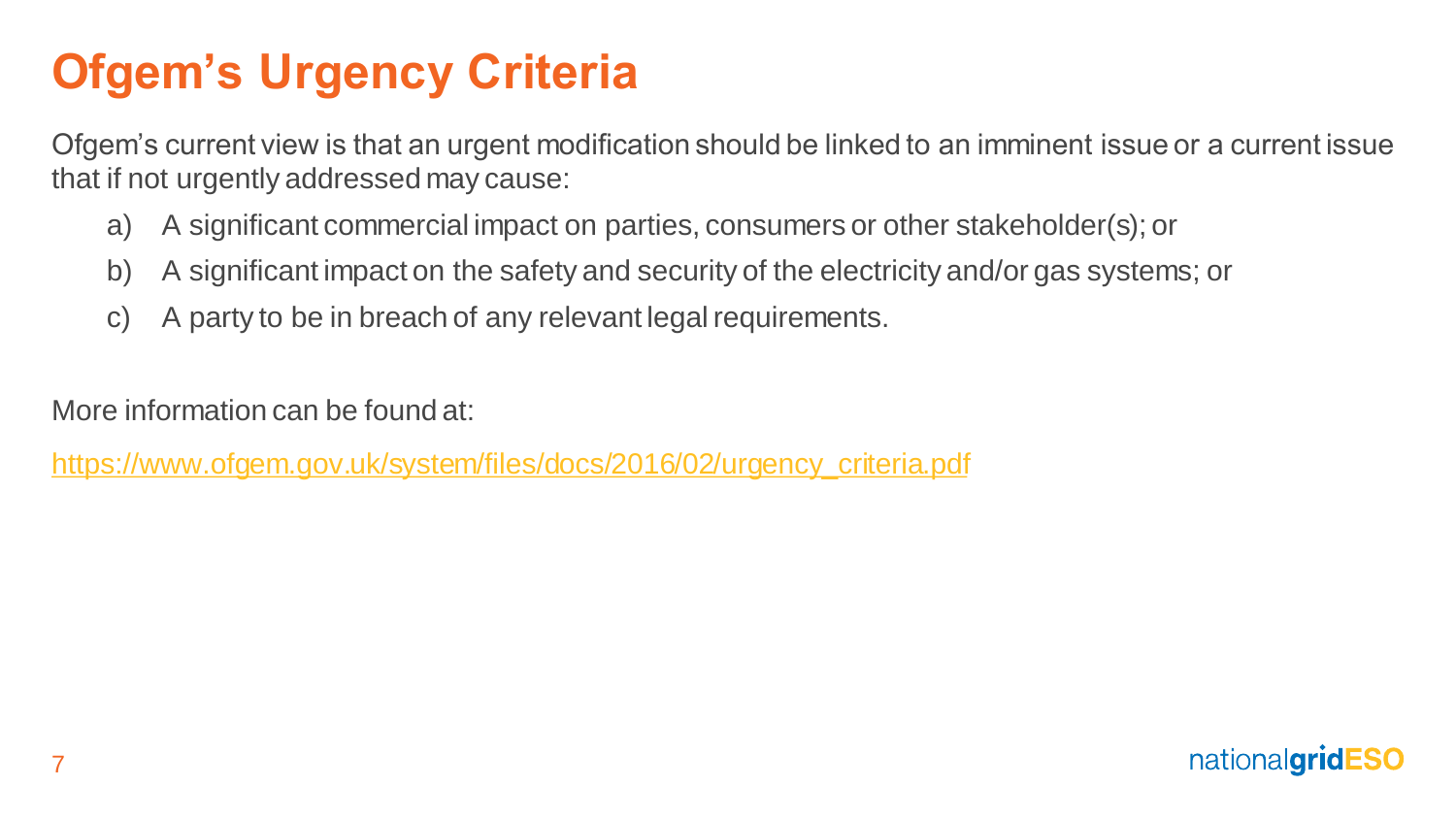# **Proposed Urgent Timeline – GC0143**

| <b>Milestone</b>                                                              | <b>Date</b>                     |
|-------------------------------------------------------------------------------|---------------------------------|
| <b>Code Administrator Consultation</b>                                        | 1 May 2020 to 5pm on 5 May 2020 |
| Draft Final Modification Report issued to Panel                               | 5 May 2020 (after 5pm)          |
| Draft Final Modification Report presented to Panel (for Vote)                 | 6 May 2020                      |
| Final Modification Report issued to Panel (to check Votes recorded correctly) | 6 May 2020                      |
| Final Modification Report issued to Ofgem                                     | 6 May 2020                      |
| Ofgem decision date                                                           | 7 May 2020                      |
| <b>Implementation Date</b>                                                    | 7 May 2020                      |

Should we ensure that there is a day contingency in the implementation of the proposed change. This would mean a one-day consultation period

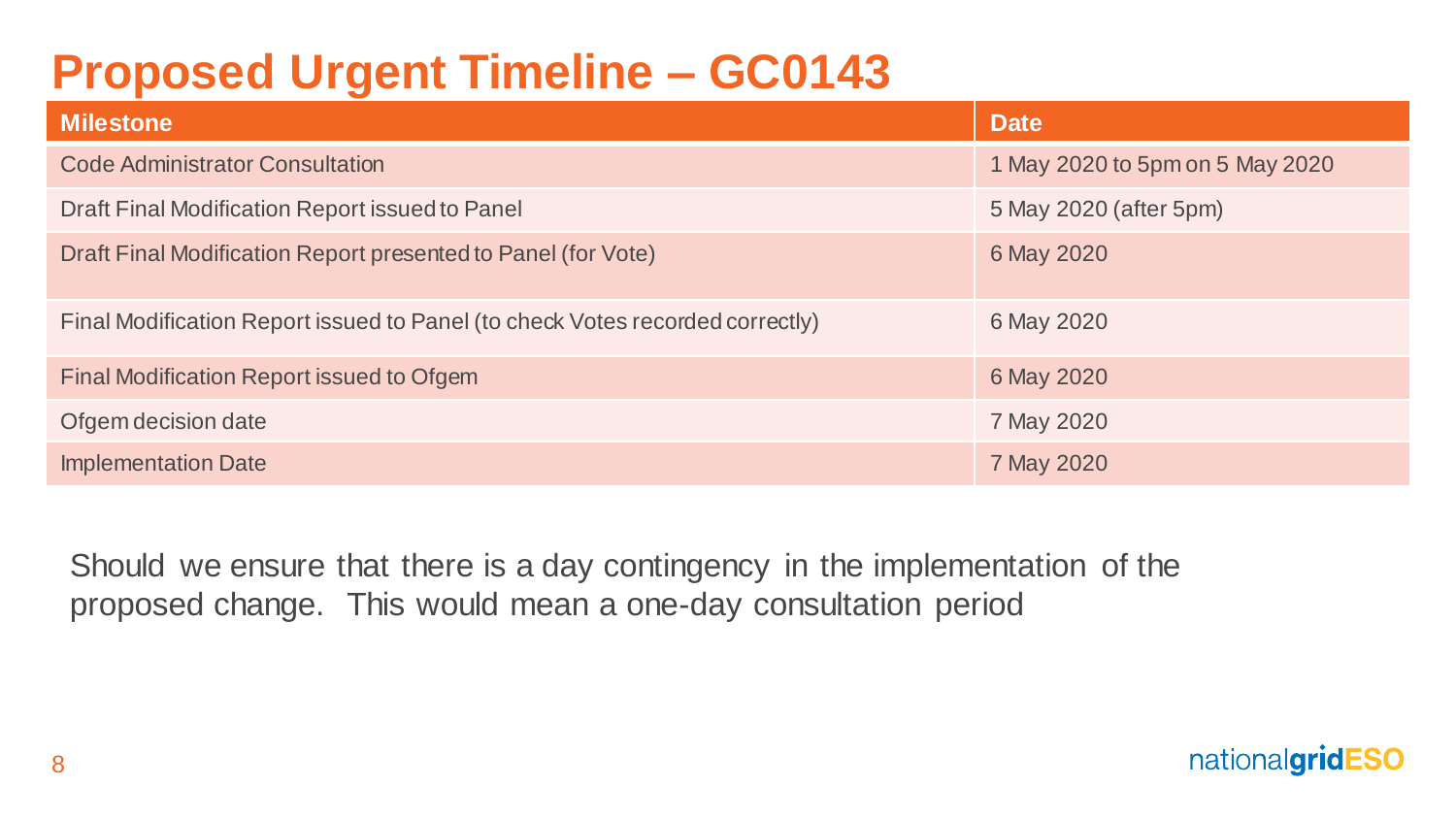## **Panel Decision and Next Steps**

### Does the Panel agree that:

• This modification should proceed to Code Administrator Consultation

## Panel will now be asked to:

- Carry out recommendation vote on the request for Urgency; and
- Agree timetable.

## **Next Steps**

• Under GR.23.5, we will now consult the Authority as to whether this Modification is an Urgent Modification Proposal.